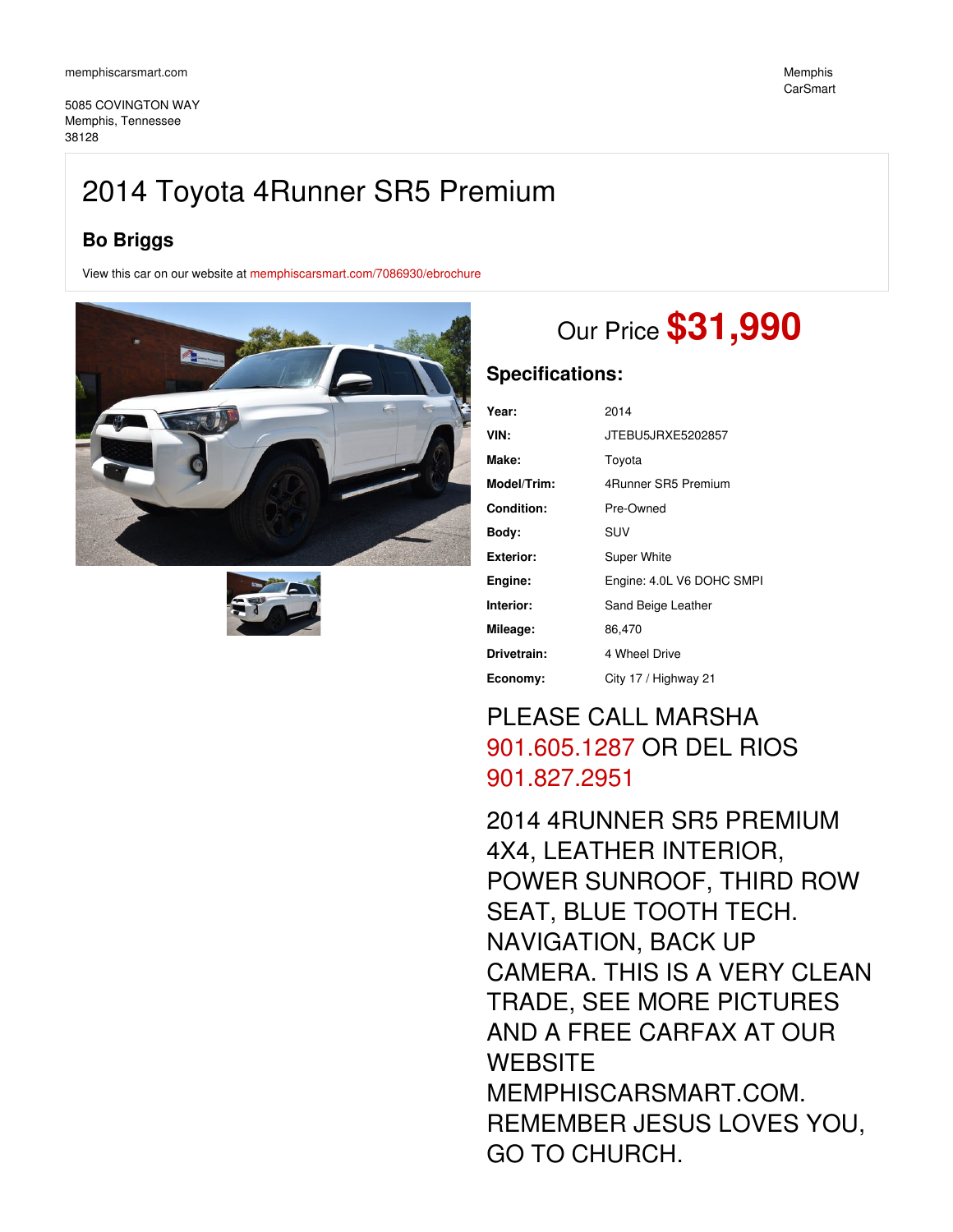### 2014 Toyota 4Runner SR5 Premium Memphis CarSmart - - View this car on our website at [memphiscarsmart.com/7086930/ebrochure](https://memphiscarsmart.com/vehicle/7086930/2014-toyota-4runner-sr5-premium-memphis-tennessee-38128/7086930/ebrochure)

| <b>Our Location:</b>                                                             |                                                                                             |
|----------------------------------------------------------------------------------|---------------------------------------------------------------------------------------------|
| 901 Sounds Car Audio<br>& Alarms & Auto<br>â<br>City Auto - Memphis<br>Elmore Rd | ô<br>Super Cars 2 Auto sales                                                                |
| Spatco <sup>1</sup><br>Sam's Club<br>Covington                                   | Greer <sup>®</sup><br>Bartlett Rd<br>Blue Ridge Pkwy                                        |
| Jim Keras Nissan                                                                 | Rappahannock Dr.<br><b>Jim Keras Chevrolet</b>                                              |
| <b>AutoNation Honda</b><br>Covington Pike<br>Google                              | Adney Gap Dr<br>Thomas Rd<br>Bartlett Rd<br>Glenover Dr<br>Pipers Gap Dr.<br>Map data @2022 |
|                                                                                  |                                                                                             |
|                                                                                  |                                                                                             |
|                                                                                  |                                                                                             |

2014 Toyota 4Runner SR5 Premium Memphis CarSmart - - View this car on our website at [memphiscarsmart.com/7086930/ebrochure](https://memphiscarsmart.com/vehicle/7086930/2014-toyota-4runner-sr5-premium-memphis-tennessee-38128/7086930/ebrochure)

### **Installed Options**

#### **Interior**

- Cruise Control w/Steering Wheel Controls- Day-Night Rearview Mirror
- Delayed Accessory Power
- Driver And Passenger Visor Vanity Mirrors w/Driver And Passenger Illumination, Driver And Passenger Auxiliary Mirror
- Driver Foot Rest- Engine Immobilizer- FOB Controls -inc: Windows
- Fade-To-Off Interior Lighting- Front Center Armrest and Rear Center Armrest
- Front Cupholder- Front Map Lights- Full Carpet Floor Covering- Full Cloth Headliner
- Full Floor Console w/Covered Storage, Mini Overhead Console w/Storage, 5 12V DC Power Outlets and 1 120V AC Power Outlet
- Garage Door Opener
- Gauges -inc: Speedometer, Odometer, Voltmeter, Engine Coolant Temp, Tachometer, Trip Odometer and Trip Computer
- HVAC -inc: Underseat Ducts and Console Ducts
- Heated Front Bucket Seats -inc: 6-way power-adjustable driver's seat w/lumbar support and 4-way power-adjustable front passenger seat
- Instrument Panel Covered Bin, Driver / Passenger And Rear Door Bins
- Integrated Navigation System
- Interior Trim -inc: Metal-Look Instrument Panel Insert, Metal-Look Door Panel Insert, Metal-Look Console Insert and Metal-Look Interior Accents
- Leather Gear Shifter Material- Leather Steering Wheel- Leatherette Door Trim Insert
- Locking Glove Box- Manual Air Conditioning
- Manual Anti-Whiplash Adjustable Front Head Restraints and Manual Adjustable Rear Head Restraints
- Manual Tilt/Telescoping Steering Column- Outside Temp Gauge- Perimeter Alarm
- Power 1st Row Windows w/Front And Rear 1-Touch Up/Down
- Power Door Locks w/Autolock Feature- 2 Seatback Storage Pockets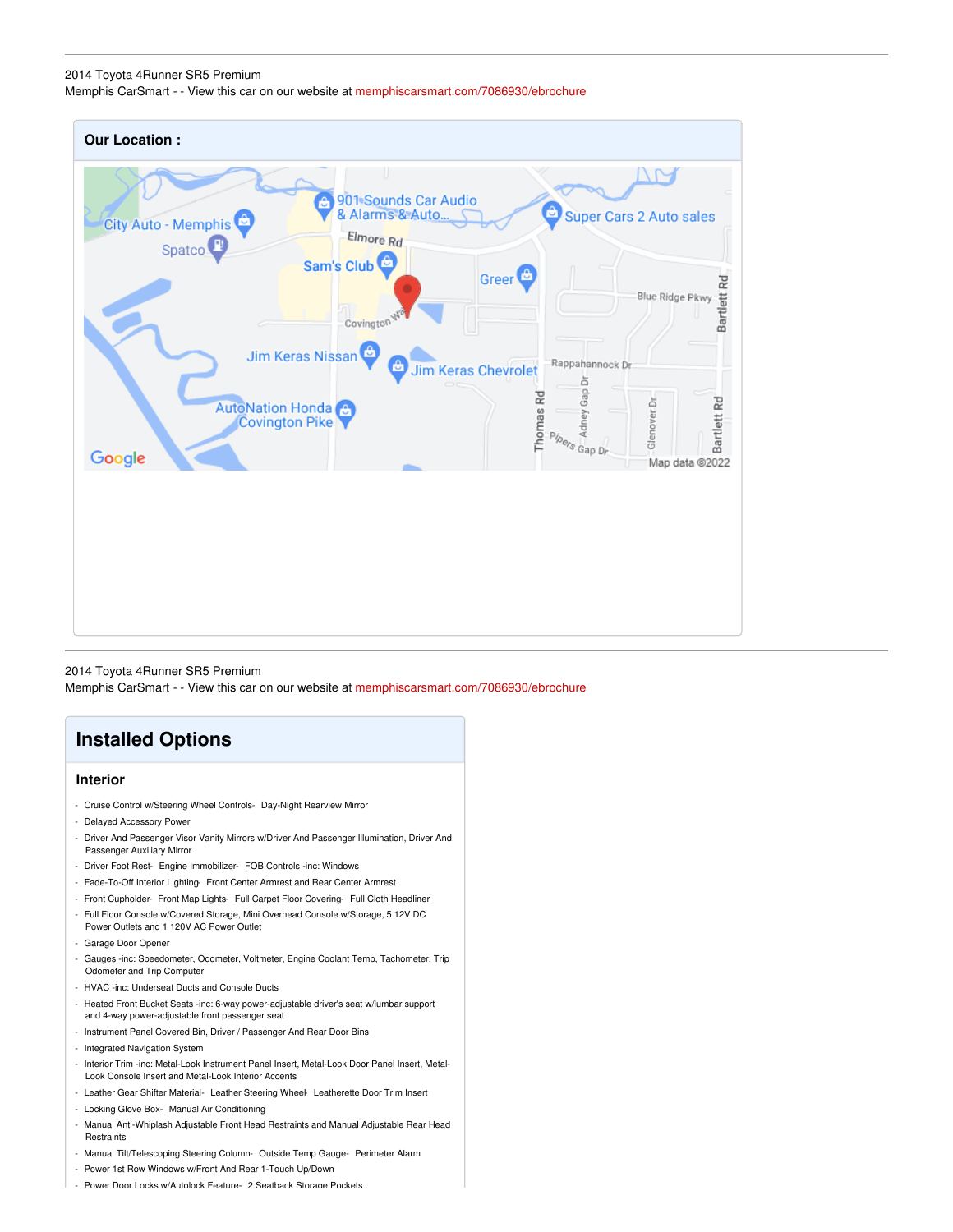- Power Door Locks w/Autolock Feature- 2 Seatback Storage Pockets

- 4-Way Passenger Seat
- 40-20-40 Folding Split-Bench Front Facing Manual Reclining Fold Forward Seatback Rear Seat
- 5 12V DC Power Outlets- 5 12V DC Power Outlets and 1 120V AC Power Outlet
- 8-Way Driver Seat- Air Filtration- Analog Appearance- Auto-Dimming Rearview Mirror
- Cargo Space Lights- Carpet Floor Trim- Compass
- Power Rear Windows and Fixed 3rd Row Windows- Rear Cupholder

- Remote Keyless Entry w/Integrated Key Transmitter, 4 Door Curb/Courtesy, Illuminated Entry, Illuminated Ignition Switch and Panic Button

- Softex Synthetic Leather Seat Trim - Systems Monitor- Trip Computer- Valet Function

#### **Exterior**

- Power Tilt & Slide Moonroof w/Sunshade- Roof Rack Rails Only- Steel Spare Wheel
- Tailgate/Rear Door Lock Included w/Power Door Locks Tires: P265/70R17 Mud & Snow
- Variable Intermittent Wipers w/Heated Wiper Park- Wheels: 17" x 7.0" 6-Spoke Alloy
- Power Side Mirrors w/Manual Folding and Turn Signal Indicator
- Power Rear Window w/Fixed Interval Wiper and Defroster- Perimeter/Approach Lights
- Lip Spoiler- Liftgate Rear Cargo Access- LED Brakelights- Grille w/Body-Colored Bar
- Fully Galvanized Steel Panels- Full-Size Spare Tire Stored Underbody w/Crankdown
- Front Fog Lamps- Deep Tinted Glass- Clearcoat Paint- Chrome Door Handles
- Chrome Bodyside Insert, Rocker Panel Extensions and Body-Colored Fender Flares
- Body-Colored Rear Step Bumper- Body-Colored Front Bumper w/1 Tow Hook
- Body Color Heated Mirrors
- Black Side Windows Trim, Black Front Windshield Trim and Black Rear Window Trim
- Auto Off Projector Beam Halogen Daytime Running Headlamps

#### **Safety**

- Cruise Control w/Steering Wheel Controls- Day-Night Rearview Mirror
- Delayed Accessory Power
- Driver And Passenger Visor Vanity Mirrors w/Driver And Passenger Illumination, Driver And Passenger Auxiliary Mirror
- Driver Foot Rest- Engine Immobilizer- FOB Controls -inc: Windows
- Fade-To-Off Interior Lighting- Front Center Armrest and Rear Center Armrest
- Front Cupholder- Front Map Lights- Full Carpet Floor Covering- Full Cloth Headliner
- Full Floor Console w/Covered Storage, Mini Overhead Console w/Storage, 5 12V DC Power Outlets and 1 120V AC Power Outlet
- Garage Door Opener
- Gauges -inc: Speedometer, Odometer, Voltmeter, Engine Coolant Temp, Tachometer, Trip Odometer and Trip Computer
- HVAC -inc: Underseat Ducts and Console Ducts
- Heated Front Bucket Seats -inc: 6-way power-adjustable driver's seat w/lumbar support and 4-way power-adjustable front passenger seat
- Instrument Panel Covered Bin, Driver / Passenger And Rear Door Bins
- Integrated Navigation System
- Interior Trim -inc: Metal-Look Instrument Panel Insert, Metal-Look Door Panel Insert, Metal-Look Console Insert and Metal-Look Interior Accents
- Leather Gear Shifter Material- Leather Steering Wheel- Leatherette Door Trim Insert
- Locking Glove Box- Manual Air Conditioning
- Manual Anti-Whiplash Adjustable Front Head Restraints and Manual Adjustable Rear Head **Restraints**
- Manual Tilt/Telescoping Steering Column- Outside Temp Gauge- Perimeter Alarm
- Power 1st Row Windows w/Front And Rear 1-Touch Up/Down
- Power Door Locks w/Autolock Feature- 2 Seatback Storage Pockets
- 4-Way Passenger Seat
- 40-20-40 Folding Split-Bench Front Facing Manual Reclining Fold Forward Seatback Rear Seat
- 5 12V DC Power Outlets- 5 12V DC Power Outlets and 1 120V AC Power Outlet
- 8-Way Driver Seat- Air Filtration- Analog Appearance- Auto-Dimming Rearview Mirror
- Cargo Space Lights- Carpet Floor Trim- Compass
- Power Rear Windows and Fixed 3rd Row Windows- Rear Cupholder
- Remote Keyless Entry w/Integrated Key Transmitter, 4 Door Curb/Courtesy, Illuminated Entry, Illuminated Ignition Switch and Panic Button
- Softex Synthetic Leather Seat Trim Systems Monitor- Trip Computer- Valet Function

### **Mechanical**

- 1625# Maximum Payload- 23 Gal. Fuel Tank- 3 Skid Plates- 3.727 Axle Ratio
- 4-Wheel Disc Brakes w/4-Wheel ABS, Front And Rear Vented Discs, Brake Assist, Hill Descent Control and Hill Hold Control
- 72-Amp/Hr 750CCA Maintenance-Free Battery- Auto Locking Hubs
- Class III Towing Equipment -inc: Hitch
- Double Wishbone Front Suspension w/Coil Springs- Engine: 4.0L V6 DOHC SMPI

- Front And Rear Anti-Roll Bars- GVWR: 6,300 lbs- Gas-Pressurized Shock Absorbers